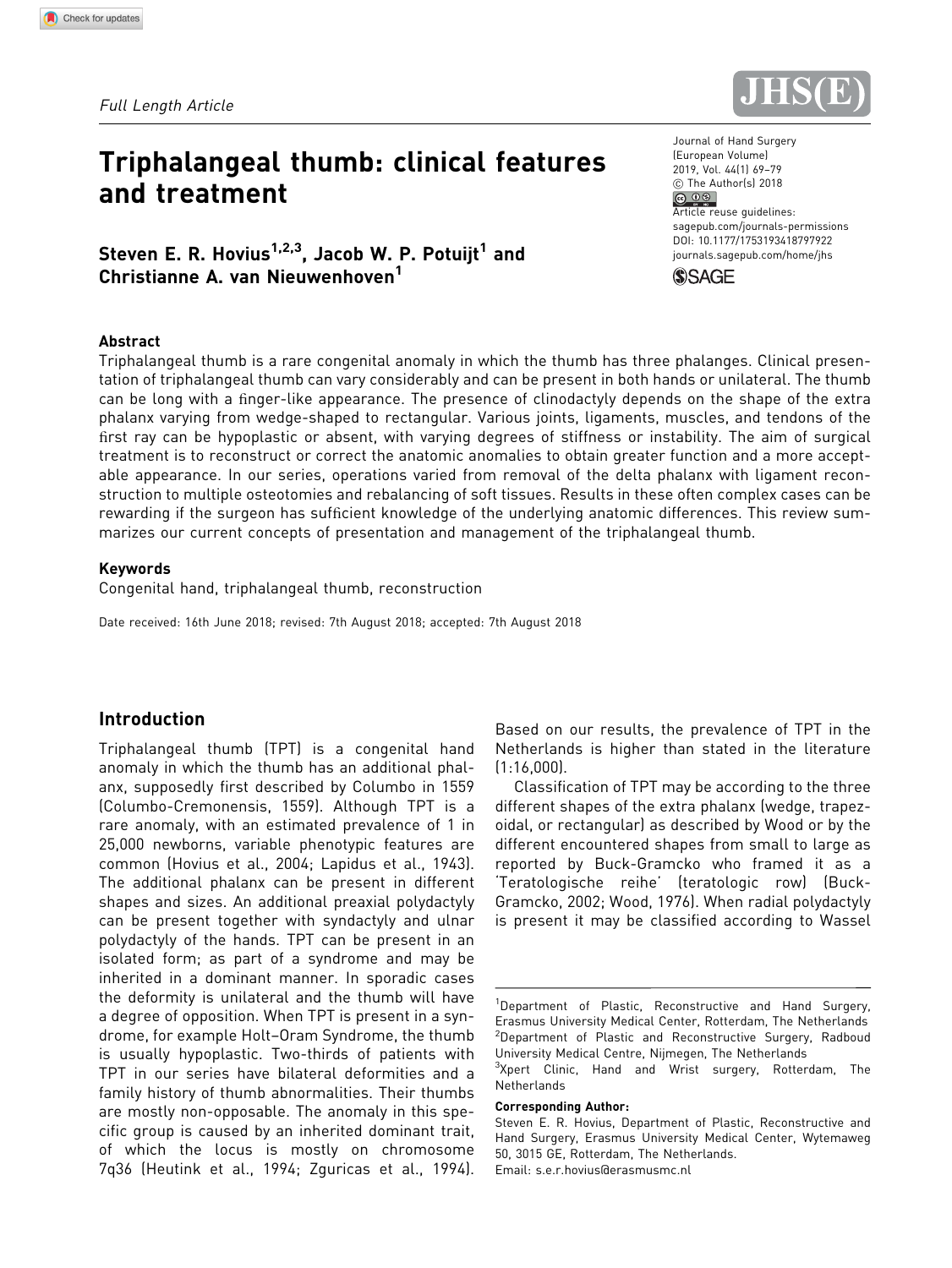(1969) or the updated version by Zuidam et al. (2008b).

The aim of this article is to present an overview of the clinical presentation of TPT along with our suggested surgical treatments.

## Clinical presentation

Thumb length varies depending on the size of the extra middle phalanx of the thumb. Mostly there is a degree of radial or ulnar clinodactyly due to the wedge or trapezoidal shape.

The thumb appearance can be thumb-like to more finger-like. The more the thumb looks like a finger the more the TPT is in the same plane of the hand instead of in palmar abduction. Flexor tendons can be present as flexor digitorum superficialis and profundus or as a single flexor pollicis longus. The first web can be normal to aberrant and the thenar muscles hypoplastic, malformed or absent. The degree of opposability of the thumb relates to the thenar muscle deficiency.

Depending on the length of the thumb and hypoplastic thenar musculature the TPT is hypermobile at the metacarpophalangeal (MP) joint. The carpometacarpal (CMC) joint can be hypoplastic, malformed, or even absent. In most cases the CMC joint is less mobile and less well-developed, particularly when the thumb is finger-like, when it is similar to the second CMC joint.

Depending on the presence of an extra ray, the trapezium and scaphoid are malformed or hypoplastic. If an extra ray is present, which is very common in bilateral, inherited cases, it may be as a full ray or with proximally or distally developed parts. Sometimes there is duplication of a malformed trapezium. With proximal radial polydactyly, the ulnar thumb is mostly better developed. Quite often we have encountered thumb triplication. All three are usually underdeveloped and often syndactylous. In radial polydactyly at the MP joint level, often so in syndromic presentations, the thumbs are mostly hypoplastic and often the middle phalanx (the triphalangeal part) is small.

Co-existence of ulnar syndactyly and ulnar polydactyly is common in the inherited, bilaterally affected patients. In syndromes, cleft hand and longitudinal radial deficiency can occur also. Congenital differences of the lower extremities, such as polydactyly or syndactyly, can be encountered. Details of the endless possibilities of other malformations is beyond the scope of this article. Interestingly, we have observed an increase in severity over succeeding generations in the patient group with a dominant inheritance trait and bilateral affected hands (Baas et al., 2017).

The functional problem that arises in many patients is deficient opposition resulting in difficulty with activities like writing, picking up smaller objects, etc. When radial polydactyly is also present, the function of the best thumb of the two or three is blocked by the presence of the other(s), especially if syndactyly between the thumbs is present.

However, the findings in 12 adults (23 hands) with untreated TPT, or with only resection of a polydactylous radial hypoplastic thumb, leaving the TPT thumb intact, are interesting. Patients functioned well although five thumbs had instability at the MP joint level. Palmar abduction strength, opposition strength, and flexion strength at the MP joint level were, respectively, 36%, 38%, and 39% of the strength of the average of the normal population. Patients scored lower for the domain of social functioning in the SF-36. Patients scored their function on average 7.7 using the visual analogue scores (VAS 0– 10). On appearance however, it was 2.2 (Zuidam et al., 2010).

Therefore, parents mostly seek correction of the deformity for their children because of the appearance of the TPT. In the above study, the affected child had often suffered from intensive teasing at school. They and their parents wanted surgery before going to school. Requests to operate on children because of severe functional deficits were rare.

## Case series

We have treated 131 patients with TPT (213 affected hands) from 1982–2016, with 148 hands operated in 225 procedures (Table 1). The non-operated patients were either not fit for operation; had a small anomaly; an operation was declined; or were parents of children who asked advice but did not proceed to operation. In this group, a high number of dominant-trait, hereditary TPTs with or without polydactyly was present, accounting for 66% of our total group.

#### Surgical considerations

It is important to do a thorough examination and record the different aspects of the anomalies in detail as treatment is directed as much as possible to the anatomical deficits encountered. In the treatment scheme appearance should be included.

#### Timing

For wedge-shaped phalanges with clear clinodactyly and in radial polydactylies, the authors would advise operation at the age of one year, to diminish the risk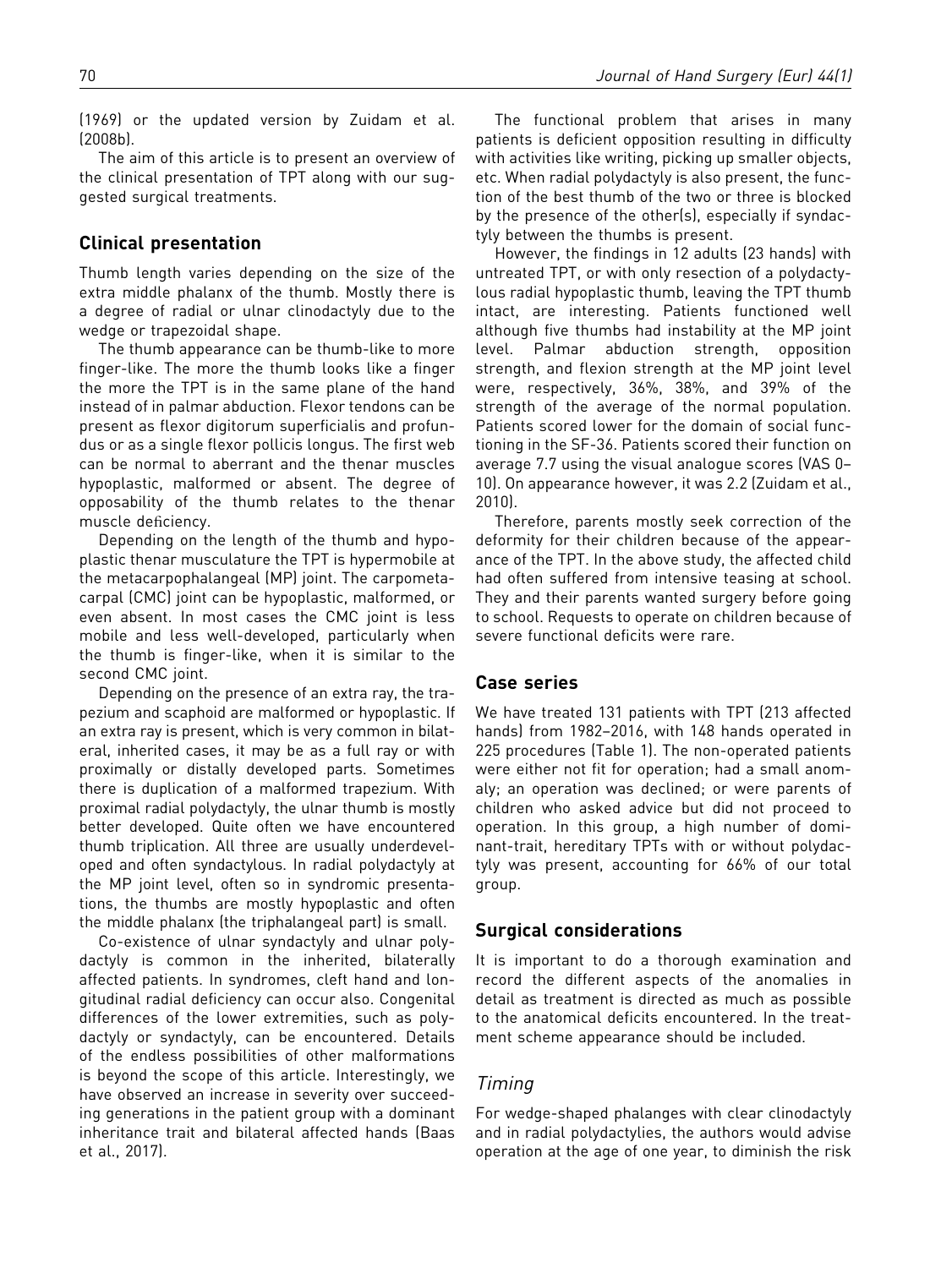| 225 procedures in 148 hands        |    |
|------------------------------------|----|
| Removal of delta phalanx           | 41 |
| DIP reduction and desis            | 65 |
| PIP reduction and desis            | 4  |
| Reduction-rotation osteotomy of MC | 50 |
| Pollicization                      | 13 |
| Opposition plasty                  | 21 |
| Sesamoidesis                       | 25 |
| Epiphysiodesis                     |    |
|                                    |    |

Table 1. Surgical procedures performed in our case series (1982–2016).

DIP: distal interphalangeal; PIP: proximal interphalangeal; MC: metacarpal.

of general anesthesia. In the five-fingered hand or longer TPTs with only slight distal deviation there is no need for an early operation. Our goal was mostly to be finished with both hands before the children go to school. In the Netherlands, the entrance form starts when children are 4 years old.

Our opinion is in contrast to Bunnell and Campbell, advising that TPT patients did not have to be operated (Bunnell, 1944; Campbell, 1949).

#### Extra phalanx and adjacent joint

Authors who do operate have advocated the removal of the extra phalanx to reduce length and correct deviation, although the risk of an angulated joint has been reported after excision of the middle phalanx of the thumb (Cotta and Jager, 1965; Milch, 1951; Miura, 1976; Wood, 1976). Resection of the smaller extra phalanx and ligament reconstruction, as described by Buck-Gramcko, gave adequate results (Buck-Gramcko, 2002). For TPT with a trapezoidal or rectangular middle phalanx, several types of osteotomies are described, varying from excision of the proximal interphalangeal (PIP) joint to resection of the distal joint and part of the distal phalanx, followed by arthrodesis (Flatt, 1977; Peimer, 1985) (Figure 1).

#### Wedge-shaped extra phalanx

We have used two methods for the extra wedgeshaped phalanx. Generally, we resected the extra phalanx in small children up to about 3 years. The skin surplus was excised on the concave side and a Z-plasty was performed at the contracted side. The collateral ligament was reconstructed by releasing it in a V to Y fashion on the contracted, deviated side and shortening it on the non-contracted side. If the deviation is only slight, a release on the contracted side is enough. We described this procedure as 'delta phalanx excision and ligament reconstruction' (DEL) (Figure 2).

In older children (>3 years old) the distal interphalangeal (DIP) joint is more asymmetric. We mostly performed an excision of the DIP joint and a reduction osteotomy at the distal part of the middle phalanx, followed by arthrodesis, which we called 'distal interphalangeal reduction arthrodesis' (DIPRAD). The reduction at the DIP joint is about 1 cm. The decision to perform DEL or DIPRAD procedures was not only related to the age of the patient, but also to the size of the extra phalanx. If the size was larger the decision to perform a DIPRAD was made easier.

In our series, we investigated 33 hands with a follow-up of an average of 7 years. Eighteen hands had a delta shaped extra phalanx and 15 had a trapezoidal extra phalanx. In 17, a DEL procedure was performed and in 16, a DIPRAD procedure. In the 17 thumbs with a DEL procedure, patients did not encounter any pain at follow-up, nor any joint instability at the DIP joint. Fourteen of 17 did not have any residual deviation. Two thumbs had nail deformities and in three thumbs deviation had a mean of 21° (range 15-25). Flexion at the interphalangeal joint was a mean of  $35^{\circ}$  (range 0-85). In the 15 thumbs with a DIPRAD procedure, no joint instability was encountered, no nail deformities and 11 out 16 did not have any residual deviation. Pain was reported in two and in five thumbs mean residual deviation was  $18^\circ$  (range 5-25). Flexion at the residual interphalangeal joint was 46° (0-90) (Zuidam et al., 2016).

## First metacarpal

The normal first metacarpal has a growth plate at the proximal end of the metacarpal. In patients with TPT, the first metacarpal can have a proximal, a distal, or proximal and distal growth plates, the proximal epiphysis resembling that of a thumb and the distal epiphysis that of a finger.

We were interested to determine whether the length of the first metacarpal in TPT was the same as in the normal hand. In 37 patients with 59 affected hands, we compared the length of the first metacarpal related to that of the second metacarpal. To prevent selection bias in bilateral symmetrical cases, ultimately 42 hands were included. A wedge-shaped delta phalanx was present in 52%, trapezoidal in 17%, and a full extra phalanx (five fingered hand) in 31%, using Wood's classification; in 52% the growth plate was positioned distally, in 33% proximally and in 14% at both ends (Wood, 1976; Zuidam et al., 2006). The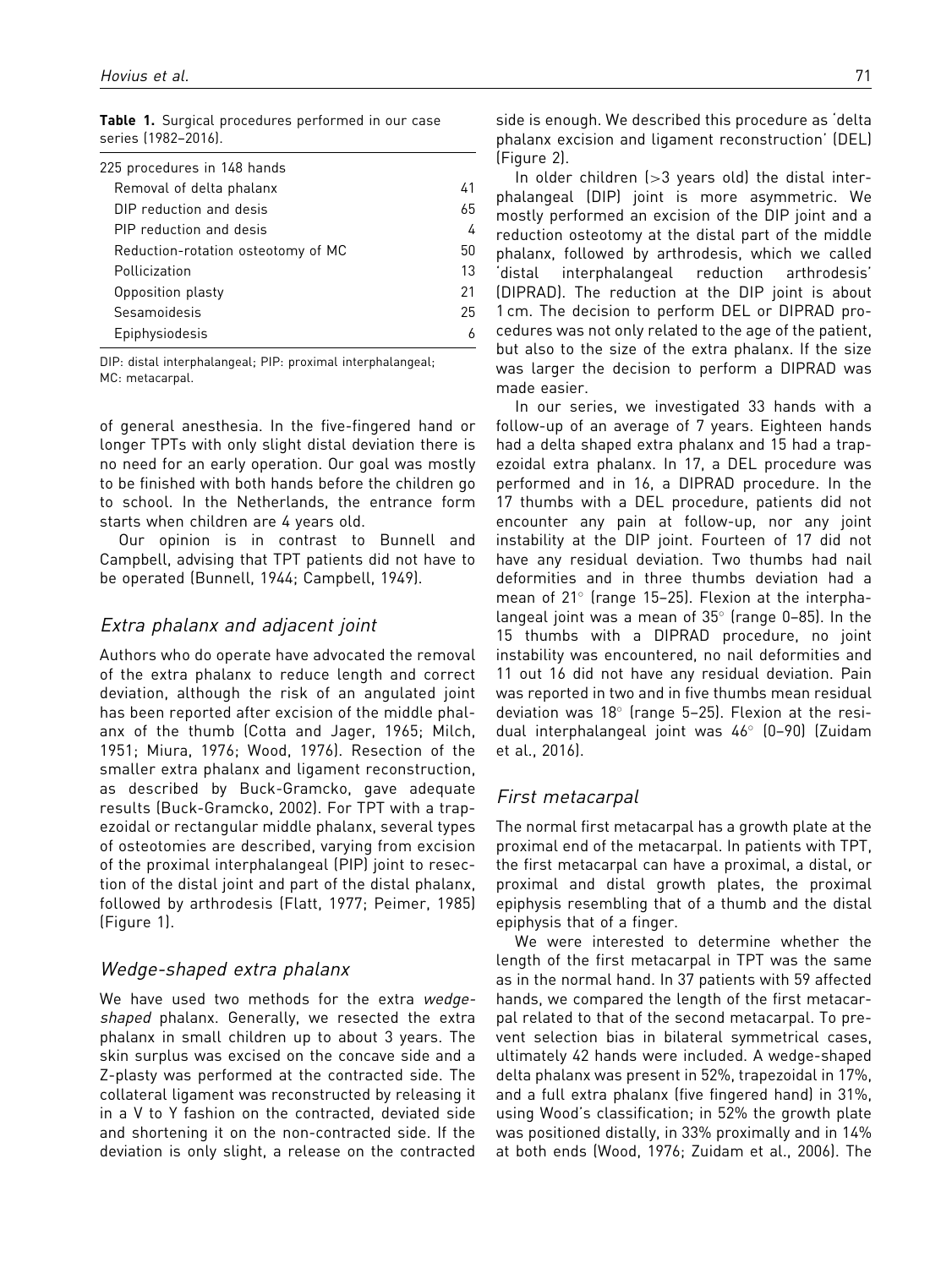

Figure 1. Postoperative images of a patient with TPT and radial polydactyly. (a) and (b) Postoperative results after DIP joint arthrodesis with metacarpal shortening. (c) and (d) Postoperative results after PIP joint arthrodesis. Note the difference in appearance and posture. PIP joint arthrodesis was subsequently abandoned although it was advised in literature.

TPT: triphalangeal thumb; PIP: proximal interphalangeal; DIP: distal interphalangeal.

ratio of the length of the second metacarpal divided by the length of the first metacarpal was compared with the same ratio in a normal population (Garn et al., 1972; Gefferth, 1972). This study resulted in a number of observations. First, all first metacarpals in patients with TPT were longer than in the normal population. Second, in patients with a proximal growth plate, the length approximated that in the normal population. Third, distal growth plates occurred more often in TPT patients with a full extra phalanx, but were also present in the other two groups. Fourth, during growth the first metacarpal became longer than normal in the group of patients with a trapezoidal or full extra phalanx. The pattern of growth followed the normal rate of growth within the reference group. This implies that the length of the triphalangeal thumb is a combination of both increased growth of the metacarpal and the length of the extra phalanx (Zuidam et al., 2006). The consequences of these observations were as follows: first, if the thumb was not too long, resection of the wedge shaped extra phalanx (DEL) or reduction arthrodesis at DIP level (DIPRAD) was performed, with an epiphysiodesis at a later stage. Epiphysiodesis was introduced later in our series, so not many have been performed; second, if the thumb was long in the case of a trapezoidal or full extra phalanx, we also performed a shortening at a metacarpal level (see below).

# Trapezoidal or rectangular extra phalanx and first metacarpal

For a trapezoidal or full extra phalanx, a DIPRAD is performed. In these cases, especially in the long thumbs, this was always combined with a shortening osteotomy, with rotation and abduction at the metacarpal level. The rotation and abduction was to gain more opposition. We named this technique the 'rotation shortening osteotomy with abduction at metacarpal level' (ROAMC). Intrinsic shortening was not always performed in this last technique. In the very young child with a thick periosteal layer, an alternative osteotomy is to leave the periosteal layer as intact as possible, making a longitudinal cut and fracturing the metacarpal with rongeurs, after which the metacarpal can be placed in rotation and abduction (Ezaki and Oishi, 2012). Osteotomies were mostly fixed with K-wires and thin cerclage wires or sutures.

Although the aim is to have the tip of the thumb no longer than the level of the index PIP joint when the hand is flat on the table, the length of the thumb can be unpredictable because of the aberrant growth of the first metacarpal. In our series, we encountered some long thumbs despite shortening at both the DIP joint and metacarpal.

Hyperextension at the MP joint became more pronounced following metacarpal shortening, mostly without a functional problem. However, in 25 hands,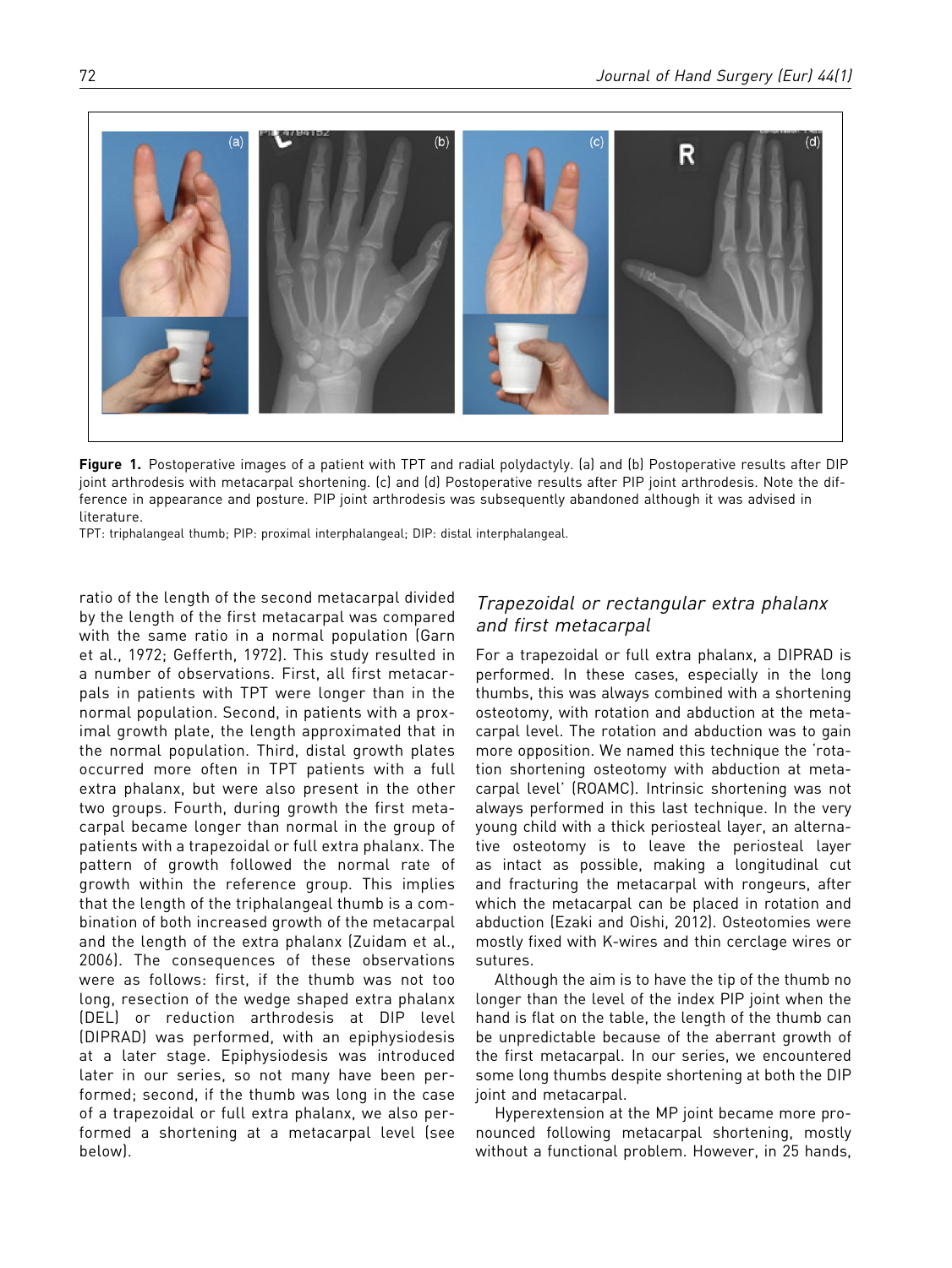

Figure 2. Preferred technique on the removal of the additional phalanx with ligament reconstruction. (a) The skin is removed in elliptical fashion on the concave side, the ligament turned over and the delta phalanx removed. (b) Subsequently a Z-plasty is performed on the contracted side with a release of the collateral ligament in a V to Y fashion. Finally, the collateral ligament is adjusted on the concave side and the skin closed. (c)–(e) Peri- and postoperative images following this procedure.

Reprinted with permission from: Hovius SER, Zuidam JM, de Wit T, 2004 and Neligan and Chang, 2018.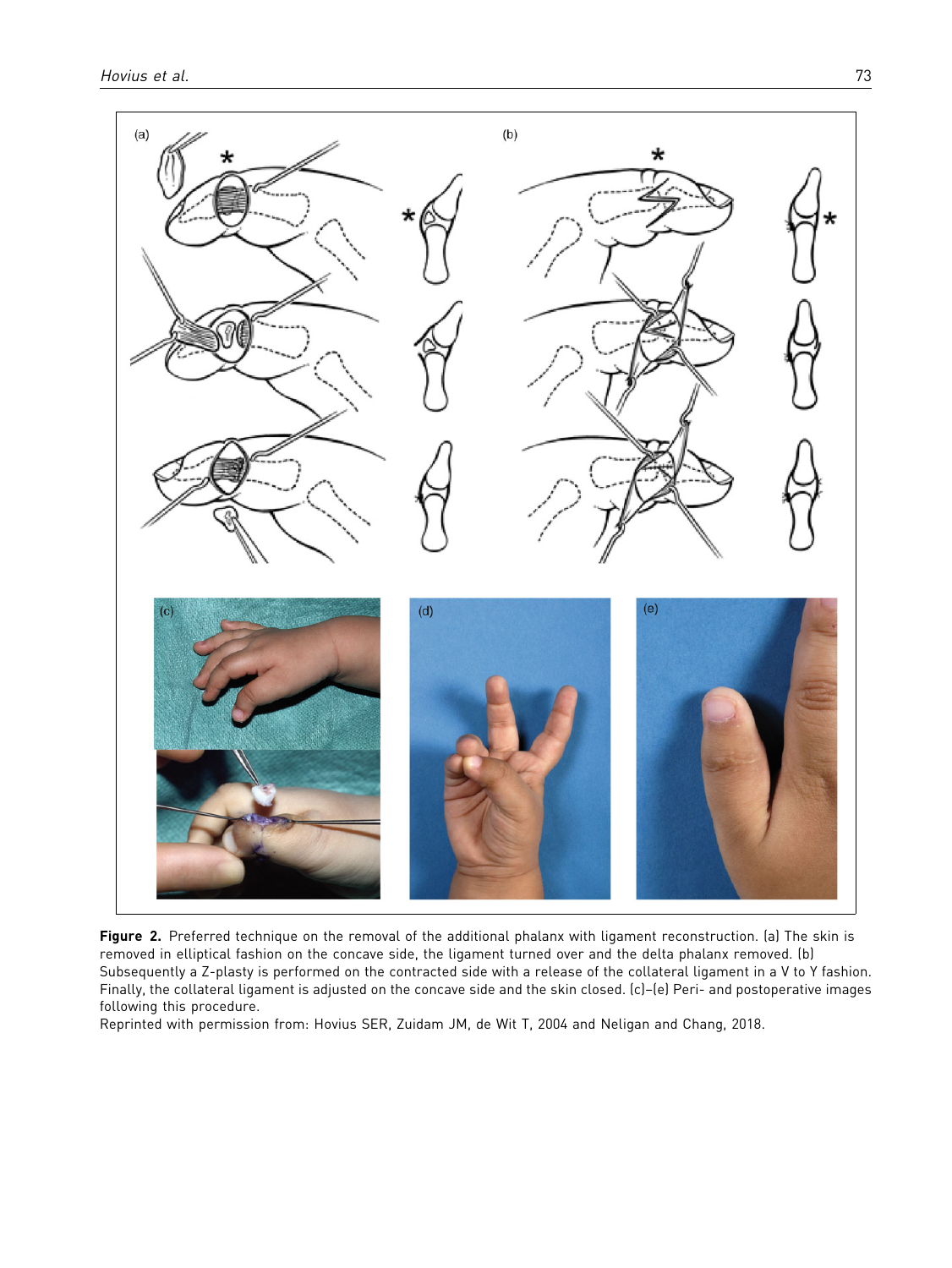we stabilized the MP joint by volar plate plasty and later by sesamoidesis. Sesamoidesis is done via a radial mid-lateral approach where the radial sesamoid bone is fixed with a resorbable micro-anchor in the midline of the metacarpal, just proximal to the metacarpal head (Tonkin et al., 1995).

## 'Five-fingered' hand (first metacarpal and CMC1 joint)

Many authors advise pollicization in the 'five fingered' hand (Buck-Gramcko, 2002; Upton, 1999). In these patients, the long TPT is pollicized in the same manner as the index finger for a hypoplastic or absent thumb. The first metacarpal in a standard pollicization is substantially shortened, together with shortening of the extensor tendons, reinsertion of the intrinsics, and deepening of the web when necessary.

In our series in the earlier years, the thumbs of the five-fingered hands were pollicized as described above. However, after encountering an older boy who was much stronger with his long more stable thumb when compared with his more normal looking but hypermobile pollicized thumb, the first author switched to leaving the original CMC1 joint intact. In these cases, we then performed a ROAMC technique (Hovius et al., 2004) (Figure 3).

We investigated six patients (seven thumbs) with a pollicization and seven patients (nine thumbs) with DIPRAD and ROAMC procedures, with a mean follow-up of 7 years (range 3–11). All parameters of measurement were poorer in the pollicization group. Kapandji (opposition) scores were 6.1 and 6.8 for pollicization and ROAMC, respectively. For pollicizations, opposition strength was 48% and MP joint flexion strength was 49%, as against 64% and 50% in the ROAMC group. Subjective measurements were less in the pollicization group, namely 5.7 vs. 6.7 for ROAMC for function and 5.5 vs. 7.6 for appearance on a scale of 0–10. In one thumb instability was encountered at the MP joint after ROAMC.

Although the numbers are too small to prove superiority of the ROAMC, our results do tend to point in that direction. We advocate shortening, repositioning osteotomies rather than classical pollicization.

## Radial polydactyly and TPT

For radial polydactyly, Wassel and Wood advised excision of the TPT component (Wassel, 1969; Wood, 1976). In their series, they were happy with the results of extirpation of the TPT. They advised this even when the other bi-phalangeal thumb was more rudimentary. Wood also advocated transposition of the rudimentary bi-phalangeal thumb to the base of the TPT metacarpal, where it could grow further. Upton and Shoen, on the contrary, preserve and correct the TPT part and excise the rudimentary biphalangeal thumb (Upton, 1999).

In our series, 106 out of 148 hands had a radial polydactyly in conjunction with a TPT. In nearly all patients with radial polydactyly, the radial ray was less developed than the ulnar ray. Two kinds of polydactyly can be distinguished: the first has a polydactyly at the MP joint level. Mostly, the ulnar thumb has a small extra phalanx with deviation. These patients  $(n = 17$  hands) usually have a unilateral radial polydactyly and are mostly sporadic. They were treated according to the principle of making one thumb from two, reconstructing the best thumb with spare parts of the excised thumb (Dijkman et al., 2016a, 2016b); the second kind was the group of patients with the dominant trait, in which 73 hands were treated. In this group, thumb triplications were also encountered. From 1993 to 2005 we reported 11 triplications. Since then, we have treated many more (Zuidam et al., 2008a) (Figure 4). We also encountered an increase in severity of the congenital anomalies in patients with TPT in the dominant trait over the generations and, as a consequence, more children with triplications visited our outpatient clinic (Baas et al., 2017). For these patients, the radial ray(s) was (were) removed and subsequently a DEL or DIPRAD was performed, depending on the size and shape of the extra phalanx in the ulnar ray. This was mostly combined with a ROAMC of the ulnar ray together with web deepening if necessary (see first web). Syndactylies were reconstructed and, in triplications, additional osteotomies were performed. In patients with bifid distal phalanges, nails could be very broad. For these, the nails were narrowed, mostly by resecting part of the nail and underlying surplus of pulp at the ulnar side with subsequent nail fold reconstruction.

In five patients, the ulnar thumb was transposed to the proximal metacarpal of the radial ray. In these cases, the CMC joints and metacarpals of the radial rays were apparently well developed. In the hand of one patient with bilateral TPT and radial polydactyly, an adducted thumb with MP joint hyperextension resulted from a DIPRAD and transposition of the ulnar ray to radial ray at the proximal metacarpal level. This is a difficult situation to correct later on because the thenar musculature is also aberrant. In retrospect, this procedure is not advised as the radial CMC1 joint is nearly always less well developed than the ulnar CMC1 joint, even when the ulnar CMC1 joint resembles a CMC2 joint. In young children this can be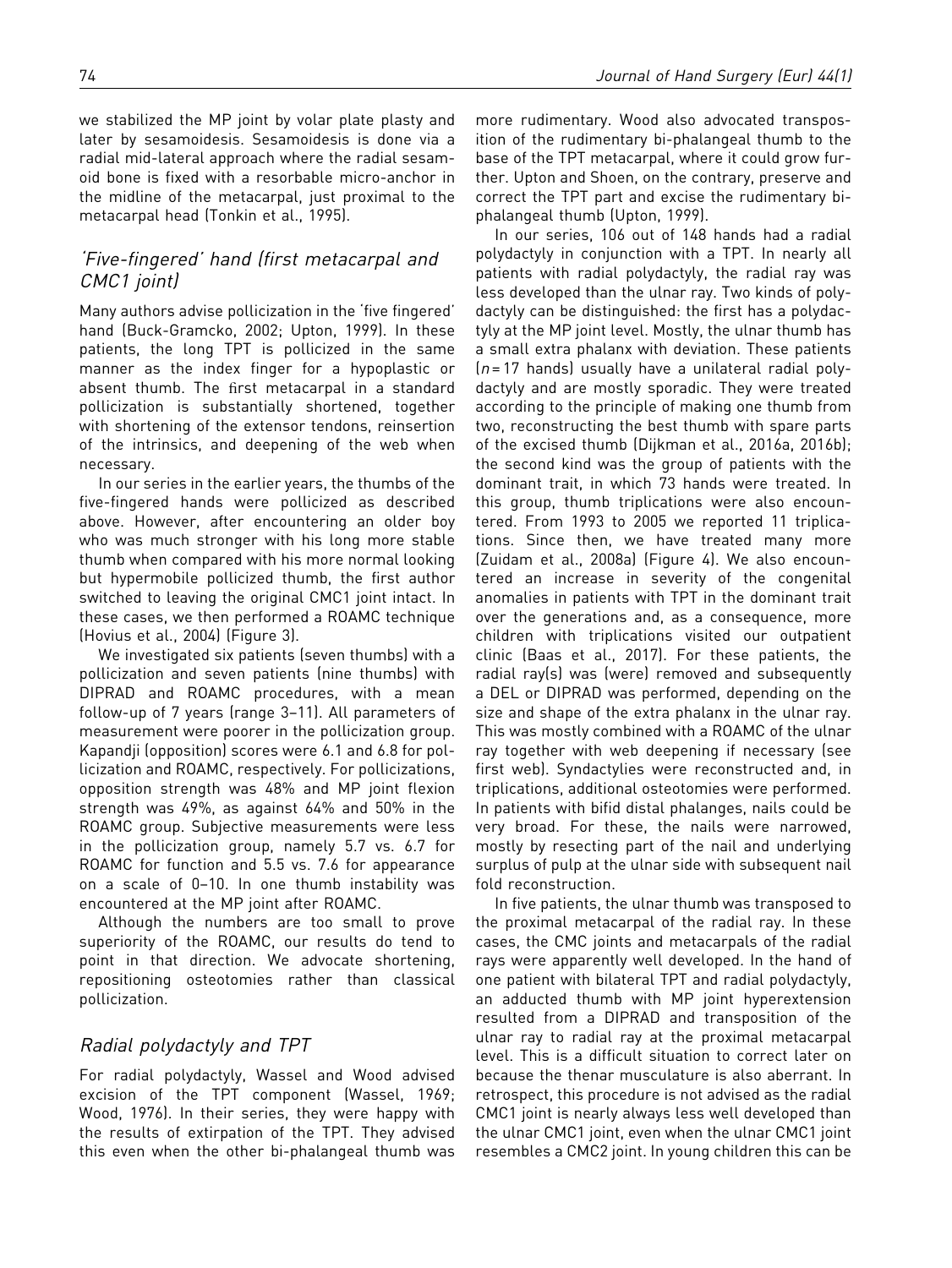

Figure 3. (a) At metacarpal level, osteotomies are performed followed by rotation, abduction, and shortening at the midshaft. Also K-wire and a cerclage wire were used (ROAMC). (b) The skin is incised in a Y over the DIP joint; following incision of the extensor tendon and collateral ligaments the middle phalanx is reduced substantially and the distal phalanx at its edge to prevent damaging nail growth. Fusion is accomplished with a cerclage wire and a K-wire. (c) and (d) Preoperative images of a patient with five-fingered hands. (e-g) Long-term follow-up after shortening at the DIP joint (DIPRAD) and rotation, abduction, and shortening osteotomy at metacarpal level (ROAMC).

ROAMC: rotation osteotomy and abduction of the metacarpal; DIP: distal interphalangeal; DIPRAD: distal interphalangeal reduction and arthrodesis.

Reprinted with permission from: Hovius SER, Zuidam JM, de Wit T. 2004.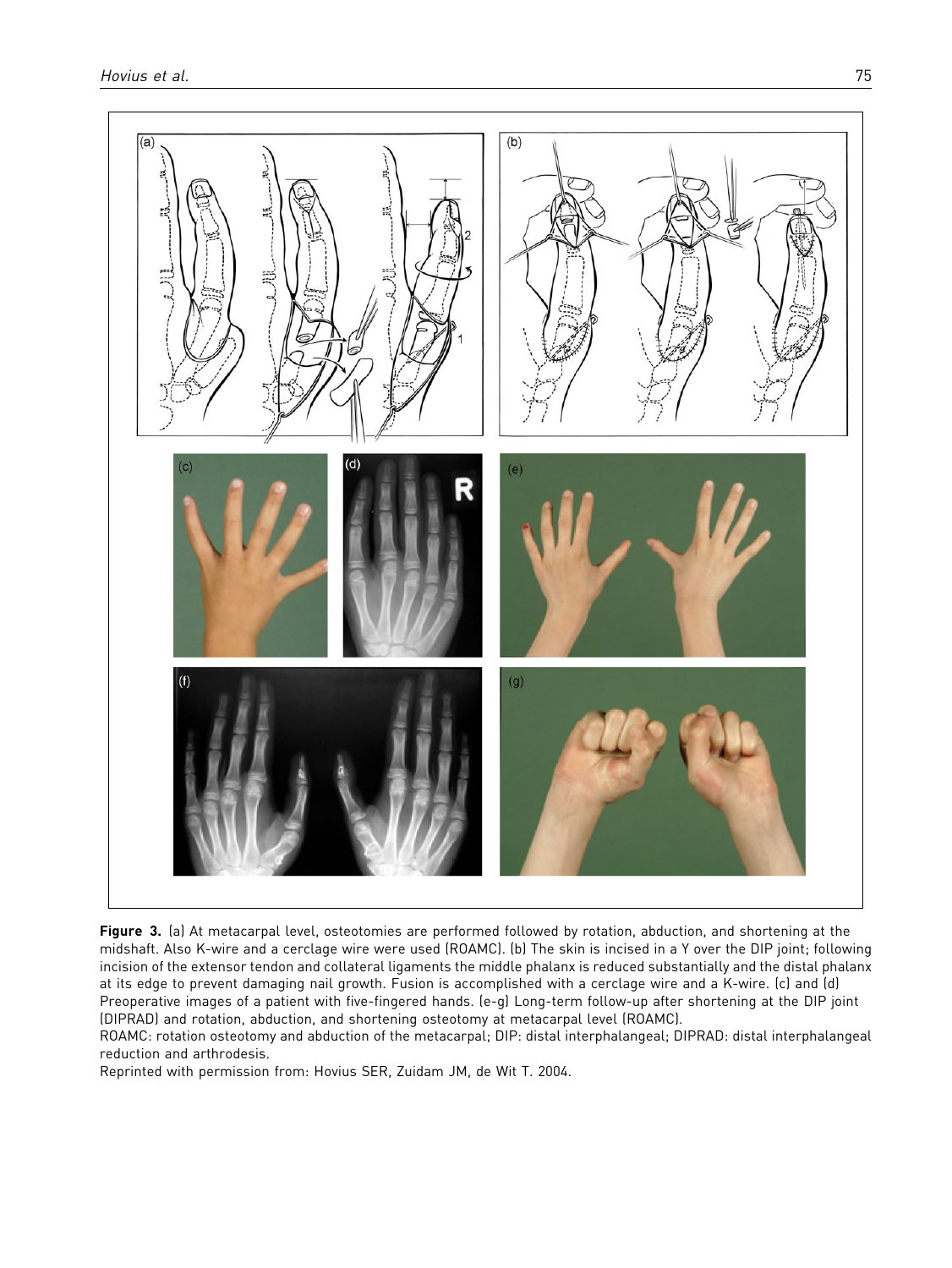

Figure 4. [a]-(c) Preoperative images of a patient with TPT and radial polydactyly. Note the bifid hypoplastic middle and distal phalanx in the ulnar thumb in the X-ray. (d) and (e) After correction at both sides at 6 years follow-up. TPT: triphalangeal thumb.

predicted when the ulnar TPT is more in the plane of the hand and fully developed.

Opposition plasties were always performed in a later stage and ultimately these were only performed in 20% of operated thumbs. Not all non-opposable thumbs therefore need an opposition plasty.

#### First web

When minor web deepening is indicated a four-flap or five-flap Z-plasty can be used (Glicenstein and Bonnefous, 1975; Woolf and Broadbent, 1972). A transposition flap from the dorsum is an alternative. The skin of the radial side of the index is used for web deepening and the donor defect closed primarily with transposition of skin originating from the area between the second and third ray (Foucher et al., 2001). Where deepening as well as lengthening is needed, as for a non-opposable TPT, a large rotation flap from the dorsum of the hand can be used (Tajima et al., 1967; Wood, 1976). In even larger first web defects, Upton used a distally based radial forearm fasciocutaneous flap for coverage (Upton, 1999).

When necessary we usually performed a five-flap Z-plasty for deepening of the web. When more tissue was needed for the first web, a transposition flap was used from the radial side of the index. Rarely did we need more extensive flaps. However, we did transpose redundant skin from the radial ray in radial polydactyly. Especially, this technique was used if there was deficient skin between the ulnar ray and

the index in TPT patients with radial polydactyly (Upton, 1999).

#### Thenar muscle deficiency

If opposition strength has to be improved due to thenar muscle deficiency, an opposition plasty can be performed. Many transfers are possible of which the abductor digiti minimi muscle is the most used (Huber, 1921). Other possibilities are the transfer of the flexor carpi ulnaris and the superficial flexor of the ring finger (FDS4) (Miura, 1976; Scharizer, 1965).

In our series, opposition plasties were performed mostly with the FDS4 transfer, which is brought around the flexor carpi ulnaris tendon and subsequently tunnelled subcutaneously to a separate incision at the MP joint of the thumb. One slip is attached to the radial side of the proximal phalanx and the other slip to the radio-dorsal side of the extensor pollicis longus. In contrast to the hypoplastic thumb, ulnar collateral ligament reconstruction was usually not necessary (de Kraker et al., 2016).

Following our surgical considerations, we have devised a flow chart for surgical treatment of patients with TPT (Figure 5).

#### Postoperative treatment

All the younger patients received a postoperative bandage as a boxer's glove, covered with and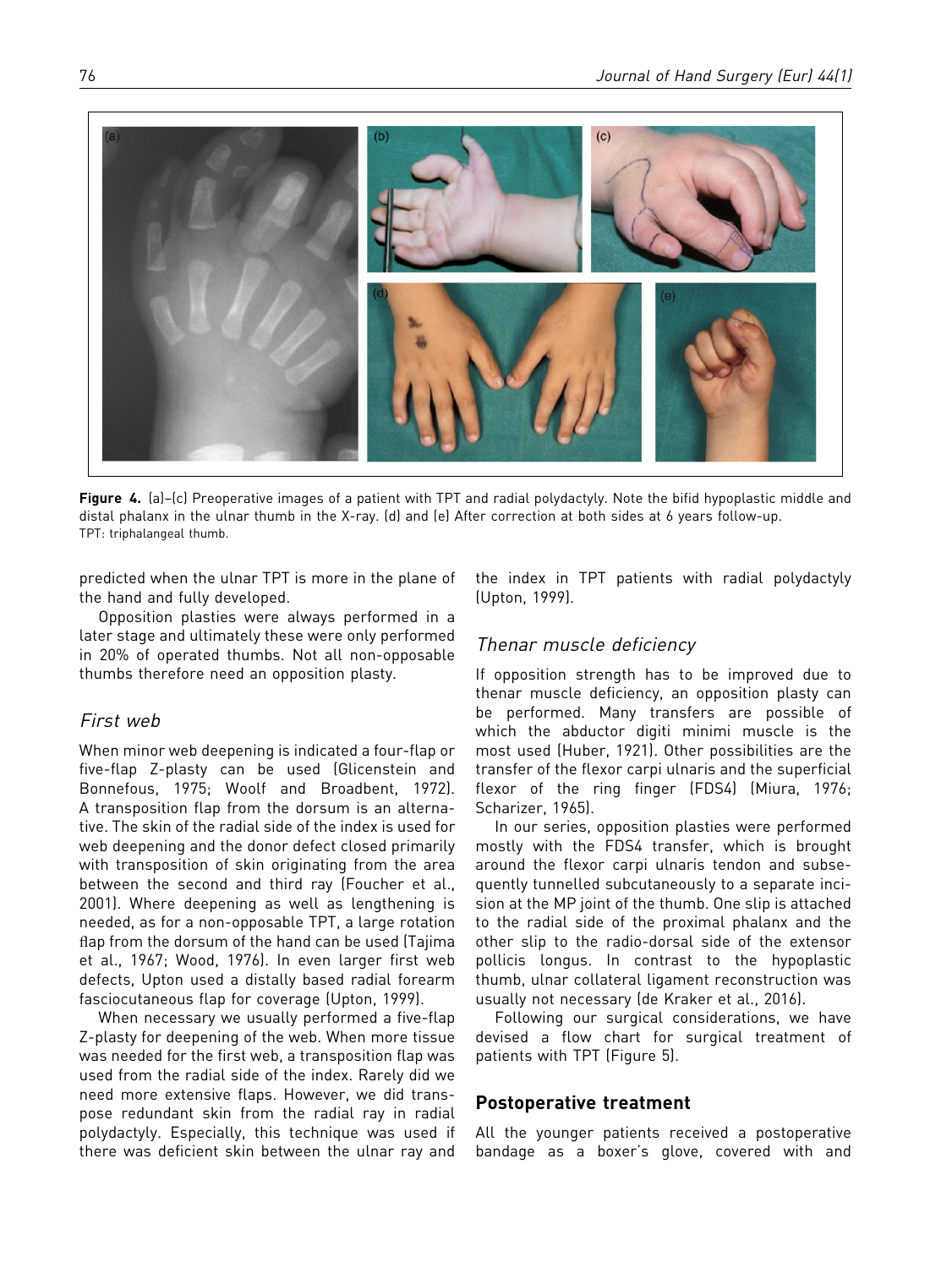

Figure 5. Flow chart for the surgical treatment of triphalangeal thumb. Selecting a treatment option for both 1. Additional Phalanx, and 2. Metacarpal, is mandatory. Surgical options in 3. Additional, have specific indications and are not always advised. They can be conducted in both primary stage or secondary stage surgeries. Combinations of multiple procedures of 1, 2 and 3 can be performed in the same thumb. PIPRAD + ROAMC has been carried out twice. Pollicization of the 1st digit was performed ten times before 2000. Both surgical techniques provided unsatisfactory outcomes for patient and surgeon and therefore are not included in the guidelines.

PIPRAD: proximal interphalangeal reduction and arthrodesis; DIPRAD: distal interphalangeal reduction and arthrodesis; ROAMC: rotation osteotomy and abduction of the metacarpal; TPT: triphalangeal; MP: metacarpophalangeal; CMC: carpometacarpal; FDS: flexor digitorum superficialis.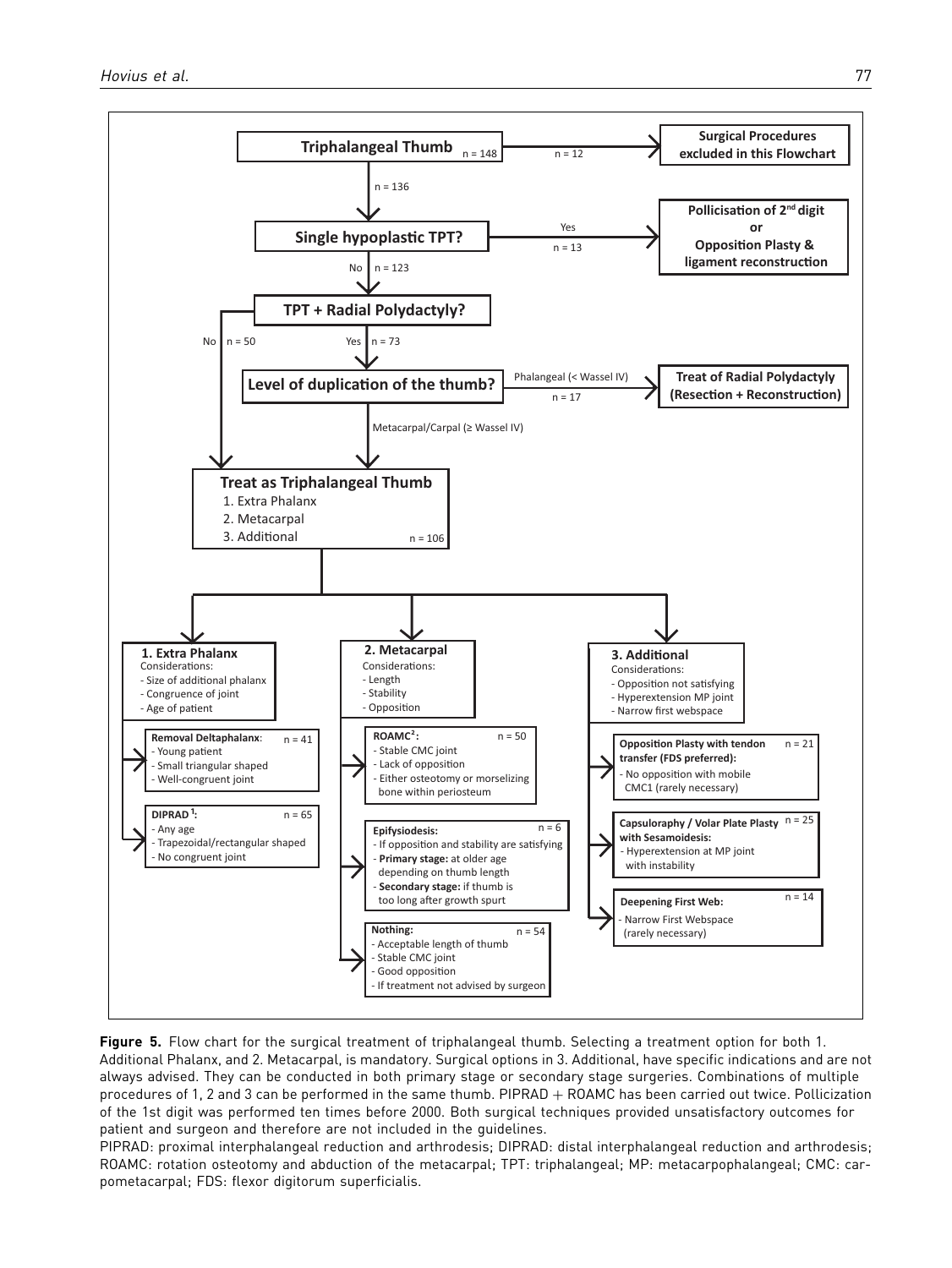fastened to the elbow with sticky tape in a sugar tongue fashion. K-wires, if used to immobilize joints or osteotomies, were removed after 6 weeks. Hand therapy is essential in providing instructions for subsequent mobilization to the parents and for custom-made removable splints after 6 weeks. Splints immobilize the thumb in palmar abduction with slight flexion in the MP joint and an extended 'new interphalangeal joint'. The splint was mostly continued for 3 months. Exercises in young children are scarcely necessary postoperatively. In older children, when for instance an opposition plasty was performed or hypermobility at the MP joint was corrected, a plaster of Paris was used followed by a splint and hand therapy if thumb use did not occur spontaneously.

#### General complications

Complications, such as skin problems, infection, or non-union, are very rare. The main issue is not to leave anomalies uncorrected; not to harm delicate tissues; and not to misjudge future growth. The preceding sections include management of complications relating to assessment of thumb length, management of MP joint hyperextension, stiffness, and nail deformities.

## Summary

TPT is a rare anomaly, in which the thumb is longer than those of the normal population, not only because of the extra phalanx, but also because of the longer first metacarpal. There is a great variety of phenotypes, often with radial polydactyly next to the triphalangeal thumb. Although opposition is clearly affected, it is the appearance that is the main reason for the parents to come to the outpatient clinic. Treatment is not only directed at the extra phalanx, but also at the first metacarpal and the extra ray if present; to the hypermobility of the MP joint; and to the absence of opposition, if present. A flow chart is provided as a guideline for operative treatment for the various anomalies encountered. We are not in favour of performing a PIP joint arthrodesis for the extra phalanx, nor a pollicization for a fivefingered hand. Long-term follow-up demonstrated better opposition and a more acceptable length of the thumb. Patients were satisfied with their hand function, but more so with the new appearance of the thumb.

Declaration of conflicting interests The authors declared no potential conflicts of interest with respect to the research, authorship, and/or publication of this article.

Funding The authors received no financial support for the research, authorship, and/or publication of this article.

Ethical approval None required.

#### References

- Baas M, Potuijt JWP, Hovius SER, Hoogeboom AJM, Galjaard RH, van Nieuwenhoven CA. Intrafamilial variability of the triphalangeal thumb phenotype in a Dutch population: evidence for phenotypic progression over generations? Am J Med Genet A. 2017, 173: 2898–905.
- Brown, David L. M.D. Plastic Surgery, 3rd Edition: Volume Six. Hand and Upper Extremity. 2013, 132: 1377–1378.
- Buck-Gramcko D. Congenital malformations of the hand and forearm. Chir Main. 2002, 21: 70–101.
- Bunnell S. Surgery of the hand, 3rd Edn. London: J.P. Lippincott, 1944, p.641.
- Campbell W. Campbell's operative orthopedics, 2nd Edn. London: Henry Kimpton, 1949.
- Columbo-Cremonensis R. De re anatomica libri xv. Venice, ex typographia N. Beuilacquae, 1559.
- Cotta H, Jager M. [Familial triphalangism of the thumb and its surgical treatment]. Arch Orthop Unfallchir. 1965, 58: 282–90.
- de Kraker M, Selles RW, Zuidam JM, Molenaar HM, Stam HJ, Hovius SE. Outcome of flexor digitorum superficialis opponensplasty for type II and IIIa thumb hypoplasia. J Hand Surg Eur. 2016, 41: 258–64.
- Dijkman R, Selles R, van Rosmalen J et al. A clinically weighted approach to outcome assessment in radial polydactyly. J Hand Surg Eur. 2016a, 41: 265–74.
- Dijkman RR, van Nieuwenhoven CA, Hovius SE, Hulsemann W. Clinical presentation, surgical treatment, and outcome in radial polydactyly. Handchir Mikrochir Plast Chir. 2016b, 48: 10–7.
- Ezaki M, Oishi SN. Technique of forearm osteotomy for pediatric problems. J Hand Surg Am. 2012, 37: 2400–3.
- Flatt A. The care of congenital hand anomalies. St. Louis, MO: Quality Medical Publishing Inc., 1977.
- Foucher G, Medina J, Navarro, Khouri RK. Correction of first web space deficiency in congenital deformities of the hand with the pseudokite flap. Plast Reconstr Surg. 2001, 107: 1458–63.
- Garn SM, Hertzog KP, Poznanski AK, Nagy JM. Metacarpophalangeal length in the evaluation of skeletal malformation. Radiology. 1972, 105: 375–81.
- Gefferth K. [Metric evaluation of the short tubular bones of the hand from birth to the end of puberty. Measurements of length]. Acta Paediatr Acad Sci Hung. 1972, 13: 117–24.
- Glicenstein J, Bonnefous G. [The three-pronged plasty]. Ann Chir Plast. 1975, 20: 257–60.
- Heutink P, Zguricas J, Van Oosterhout L et al. The gene for triphalangeal thumb maps to the subtelomeric region of chromosome 7q. Nature Genetics. 1994, 6: 287–92.
- Hovius SER, Zuidam JM, de Wit T. Treatment of the triphalangeal thumb. Tech Hand Upper Extrem Surg. 2004, 8: 247–56.